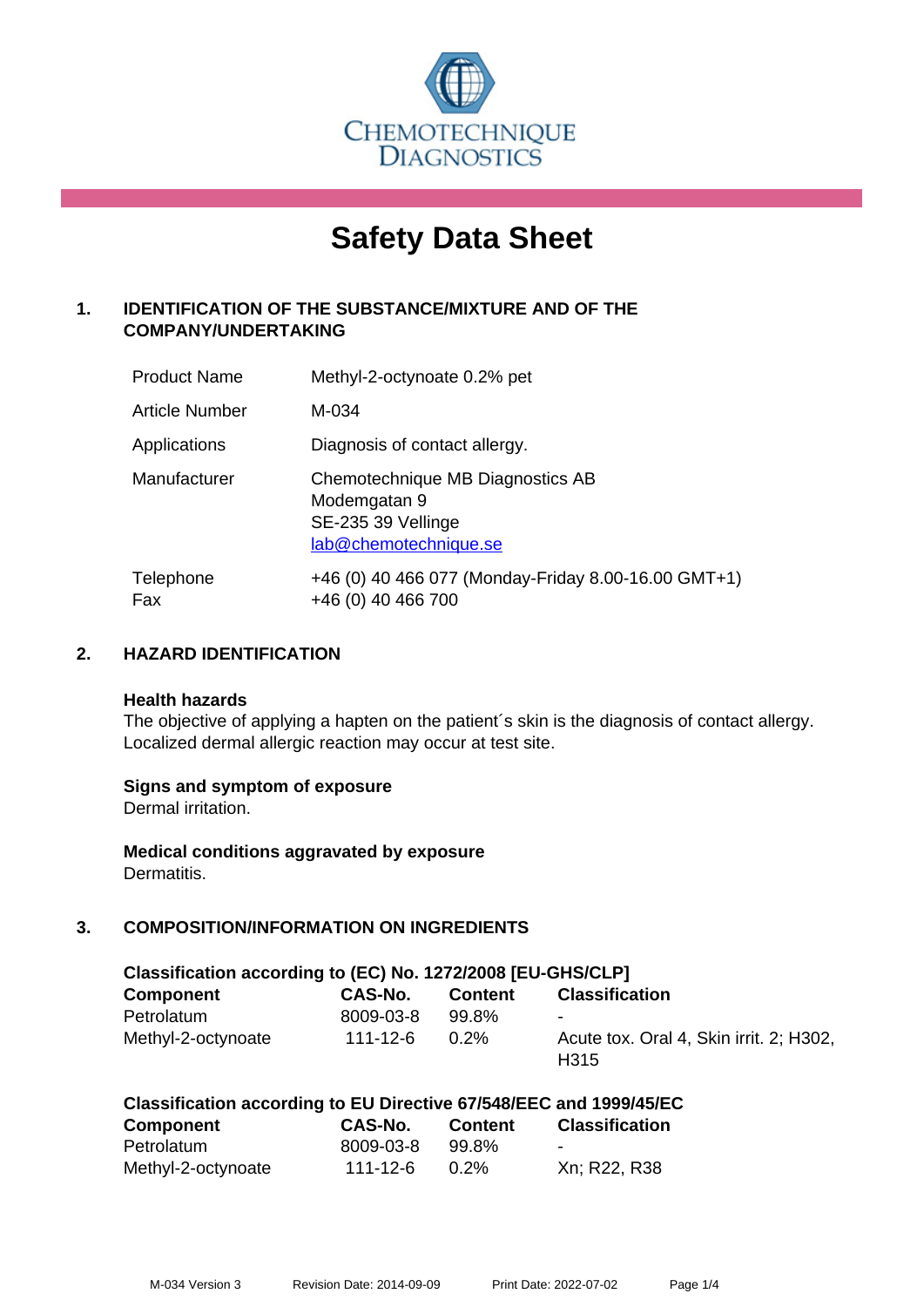## **4. FIRST AID MEASURES**

## **Emergency and first aid procedures**

Obtain medical attention.

# **5. FIRE-FIGHTING MEASURES\***

#### **Suitable extinguish media**

CO2, powder or water spray. Fight larger fires with water spray or alcohol resistant foam.

# **For safety reasons unsuitable extinguishing agents**

Water with full jet.

## **Special protective equipment for fire-fighters**

Wear self-contained respiratory protective device. Wear fully protective suit.

\*Data is shown for petrolatum only

## **6. ACCIDENTAL RELEASES MEASURES**

**Steps to be taken if material is released or spilled** Contain and place in a closed container.

# **7. HANDLING AND STORAGE**

**Precautions to be taken in handling and storage** Store dark at 5-8°C. Avoid extended exposure to light. FOR EXTERNAL USE ONLY.

# **8. EXPOSURE CONTROLS/PERSONAL PROTECTION**

**Respiratory protection** Not required.

**Ventilation** Local exhaust.

**Protective gloves** Disposal gloves.

#### **Eye protection** Not required with normal use.

## **Work/Hygienic practices**

Wash hands after each use.

## **9. PHYSICAL AND CHEMICAL PROPERTIES**

Odour Fragrance

Appearance Ivory White Semi-solid

Melting point\* 50-55° C Flash point\*  $>100^{\circ}$ C

Boiling point\* No data available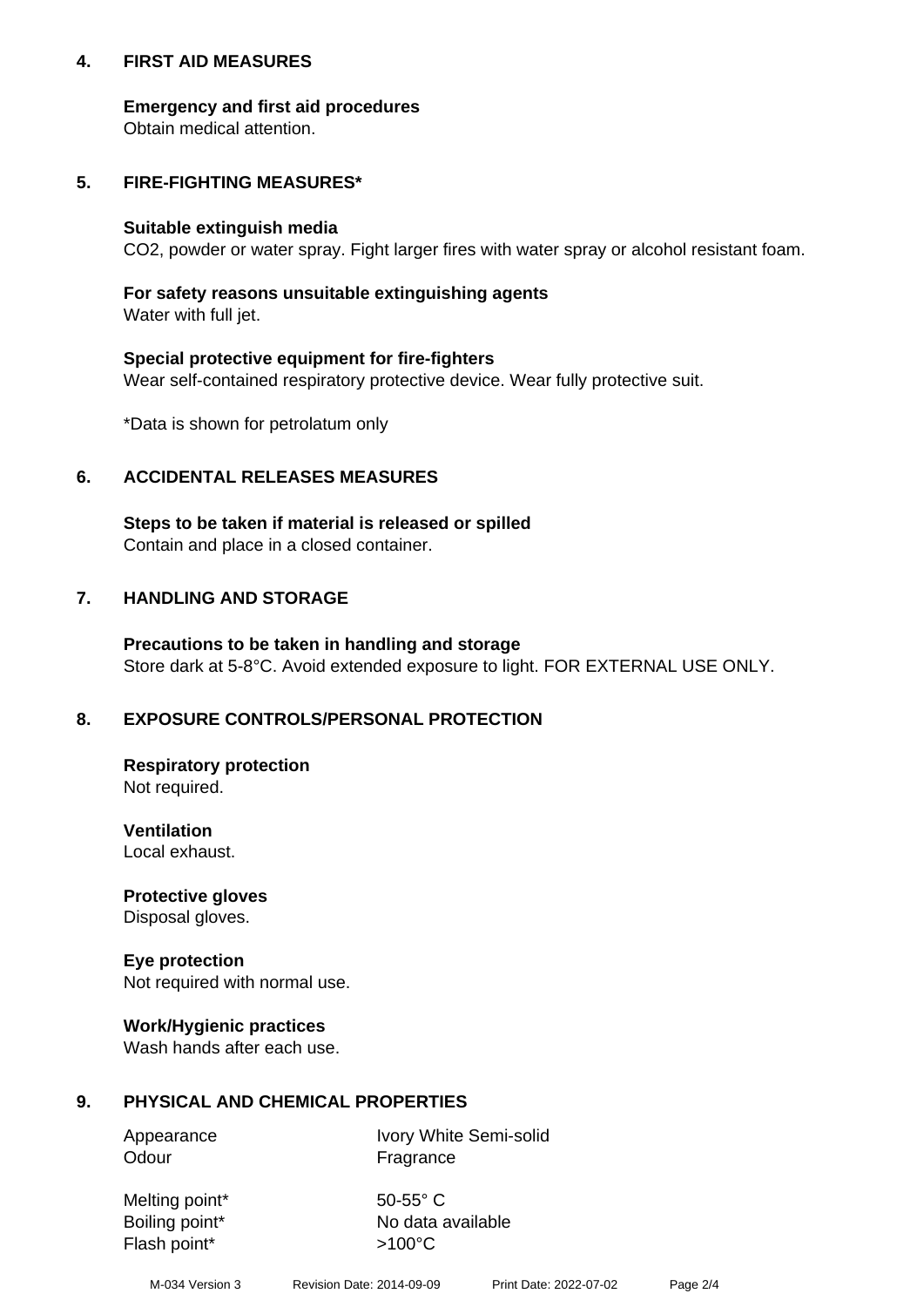Density\* No data available. Solubility in/Miscibility with Water\*

Self ignition\* Product does not self ignite. Danger of explosion\* Product does not present an explosion hazard. Insoluble

\*Data is shown for petrolatum only

# **10. STABILITY AND REACTIVITY**

#### **Incompability**

May react with strong oxidizing agents.

#### **Stability**

Stable at recommended storage conditions.

#### **Hazardous byproducts**

Combustion may generate CO, CO2 and other oxides.

**Hazardous polymerization**

Will not occur.

## **11. TOXICOLOGICAL INFORMATION**

No data available.

#### **12. ECOLOGICAL INFORMATION**

No data available.

## **13. DISPOSAL CONSIDERATIONS**

#### **Waste disposal method**

Comply with federal, state/provincial and local regulation.

#### **14. TRANSPORT INFORMATION**

Not dangerous goods.

## **15. REGULATORY INFORMATION**

The classification is according to the latest editions of the EU lists, and extended by company and literature data.

#### **16. OTHER INFORMATION**

#### **Text of H-statements and R-phrases mentioned in Section 3**

| Acute tox. Oral 4 |                           | Acute toxicity, Oral (Category 4) |          |  |
|-------------------|---------------------------|-----------------------------------|----------|--|
| Skin irrit. 2     |                           | Skin irritation (Category 2)      |          |  |
| H302              | Harmful if swallowed      |                                   |          |  |
| H <sub>315</sub>  |                           | Causes skin irritation            |          |  |
| M-034 Version 3   | Revision Date: 2014-09-09 | Print Date: 2022-07-02            | Page 3/4 |  |